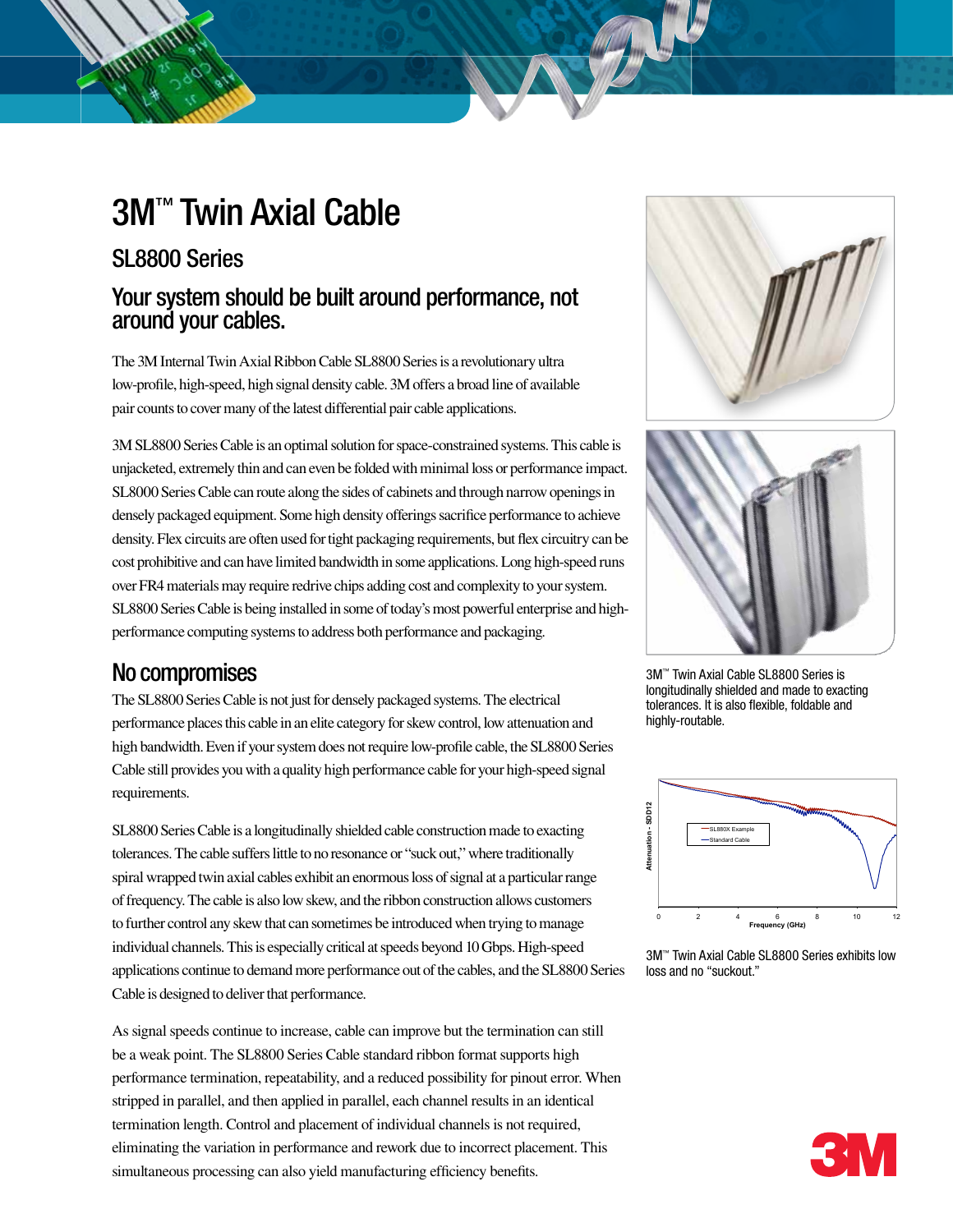The 3M™ Twin Axial Cable SL8800 Series is ideally suited for paddle card terminated cable assemblies, such as mini serial attached SCSI (miniSAS) and similar SFF 8087 type cable assemblies, including a four-pair, with four sidebands on the side version, SL8802/08-XXXXXX. When laid side-by-side, this cable can be used in 8x channel 68-position SFF 8087 applications, with sidebands. The two-pair cable can benefit your implementation of the new Serial Attached SCSI (SAS) high-density internal assemblies, SFF XXXX, combining performance, density and flexibility. The cable has been functionally tested in SAS 2.0 applications and passes those requirements in a 6 Gbps environment. Applications to 10 Gbps and beyond can be implemented with SL8800 Series Cable, subject to length and attenuation requirements. 3M will continue to support you and your system requirements as bandwidth demands increase. Look for future versions of 3M high-speed cable in other wire gauges, form factors and performance.

Cables should not be a design constraint. Make them a design enabler.

| <b>Part Number</b>                       | <b>Plating</b>       | <b>Typical application</b>               | <b>Drawing</b> | <b>Pairs</b>   | <b>Sidebands</b> | <b>Cross Section</b>                         |
|------------------------------------------|----------------------|------------------------------------------|----------------|----------------|------------------|----------------------------------------------|
| SL8801/12-10DA5-00<br>SL8801/12-11DA5-00 | Silver<br>Tin        | MiniSAS SFF 8087<br>with sidebands       | 78-5100-2412-4 | 4              | 4                | ೧೧<br>೧೧<br>೧೧<br>෨෨෧<br>≺⊙∖∘)               |
| SL8802/08-20DN5-00<br>SL8802/08-21DN5-00 | Silver<br>Tin        | MiniSAS SFF 8087<br>without sidebands    | 78-5100-2413-2 | 4              | $\mathbf{0}$     | ⊙⊙<br>⊙⊙<br><⊙⊙<br>⊙⊗                        |
| SL8803/08-10DN5-00<br>SL8803/08-11DN5-00 | Silver<br>Tin        | SFF 8087 to SATA<br>Fanout cable         | 78-5100-2414-0 | 4              | 0                | ᠊ᢦᠢᡋᢙᢁ᠆ᢁᡕᡚᡋ <del>ᢁ</del><br>⊸<െ)ം—<br>⊸<െ(്റ |
| SL8802/04-10DN5-00<br>SL8802/04-11DN5-00 | <b>Silver</b><br>Tin | HD SAS SFF 8643                          | 78-5100-2401-7 | $\overline{2}$ | $\mathbf{0}$     | (○ )∽∢○ )<br>$\circ$ )<br>( ○ )              |
| SL8802/04-50DN5-00<br>SL8802/04-51DN5-00 | Silver<br>Tin        | HD SAS SFF 8643                          | 78-5100-2400-9 | 2              | 0                | $\circ$<br>$\circ$<br>$\circ$<br>$\circ$     |
| SL8801/12-20DA5-00<br>SL8801/12-21DA5-00 | Silver<br>Tin        | SFF 8087 68 posn<br>Half wide cable      | 78-5100-2463-7 | $\overline{4}$ | 4                | ∙⊙⊙<br>-⊙⊙≻<br>⊚⊙<br>≺∩∩→∼−@@@               |
| SL8801/11-10DA5-00<br>SL8801/11-11DA5-00 | Silver<br>Tin        | PCIe on SFF 8087<br>extra pair for clock | 78-5100-2462-9 | 5              |                  | ⊙⊙≻<br>∢⊙∖⊙<br>⊸∢⊙⊙<br>∢∩⊙<br>∢৹γ৹`<br>⊙≻    |
| <b>DO 0070</b>                           |                      |                                          |                |                |                  |                                              |

| <b>Product Spec</b> | PS-0079               |  |  |
|---------------------|-----------------------|--|--|
| <b>Attenuation</b>  | Silver, 3 db/m        |  |  |
|                     | Tin. $4 \text{ db/m}$ |  |  |
| Skew                | $<$ 10ps/m            |  |  |